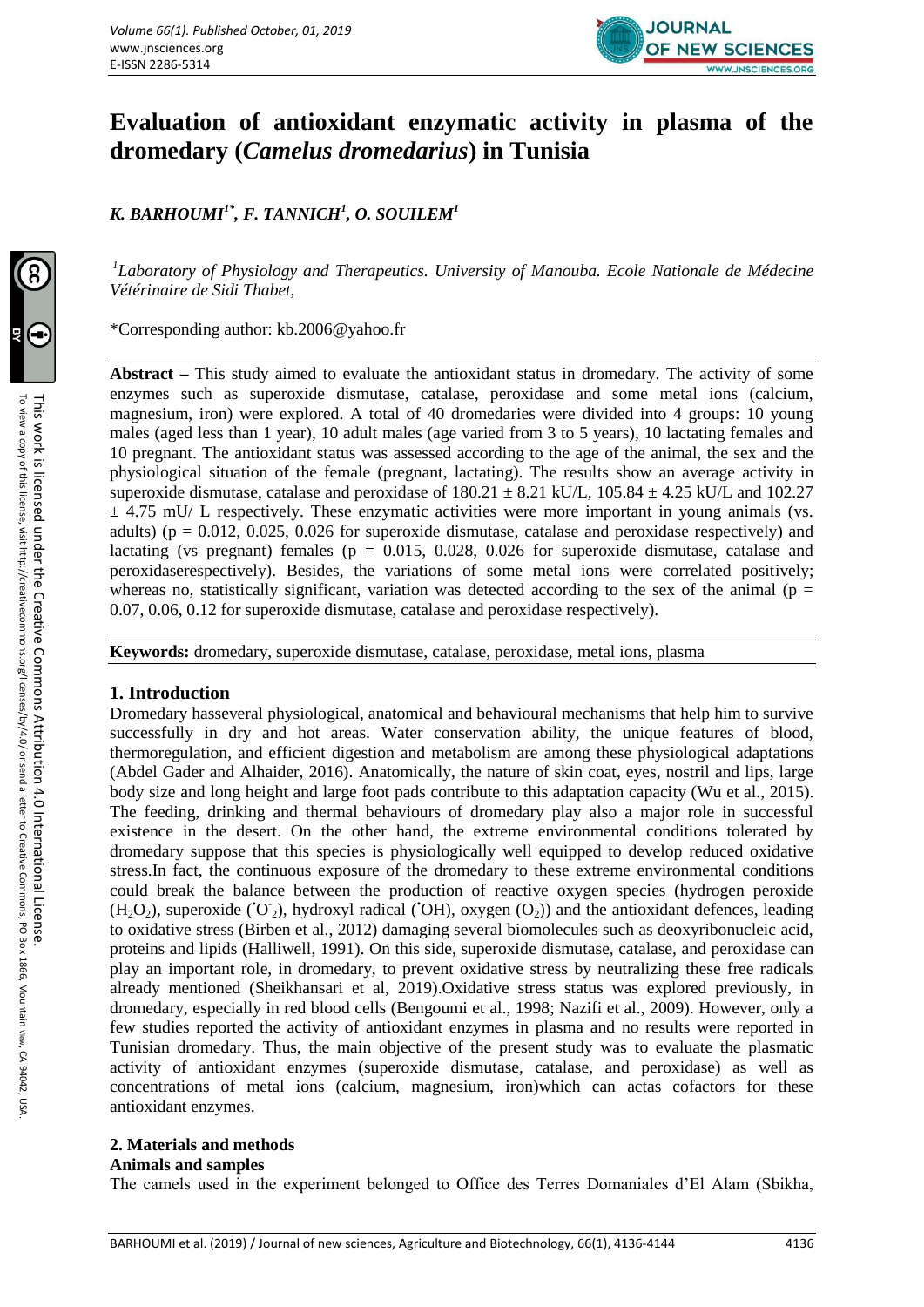

Kairouan governorate). Blood samples were collected during the summer season from 40 camels belonging to 4 groups of 10 animals each: young males (less than 1-year-old), adult males (3 to 5 years old), pregnant females and lactating ones. The animals are raised semi-extensively in a region characterized by food scarcity and whose vegetation is dominated by grass plants.

Eight millilitres of blood were collected from the jugular vein of each camel, on a dry vacuum tube for the determination of serum parameters indicative of the antioxidant status (superoxide dismutase, catalase, peroxidase, iron, magnesium, calcium). The samples were sent under cold conditions to the laboratory. Blood samples were centrifuged at 3000 rpm for 15 minutes and sera were stored in Eppendorf tubes at -80°C until used.

#### **Superoxide dismutase activity**

Superoxide dismutase activity was determined by using a modified epinephrine assay (Misra and Fridovich 1972). Serum was added to a 2 mL reaction mixture consisting of 10 μL bovine catalase (0.4  $U/\mu L$ ), 20  $\mu L$  epinephrine (5 mg/mL), and 62.5 mM sodium carbonate-sodium bicarbonate buffer (pH) 10.2). Absorbance was recorded at 480 nm wavelength with Shimadzu UV-1800 spectrophotometer.

#### **Catalase activity**

Catalase activity was estimated by measuring the initial rate of  $H_2O_2$  disappearance at 240 nm wavelength with Schimadzu UV-1800 spectrophotometer. The reaction mixture consisted of 33 mM (1000  $\mu$ L) H<sub>2</sub>O<sub>2</sub> in 50 mM (1995  $\mu$ L) phosphate buffered saline (PBS) (pH 7.0) and 40  $\mu$ L of serum. Catalase activity was calculated using an extinction coefficient of 40 mM<sup>-1</sup>cm<sup>-1</sup> for H<sub>2</sub>O<sub>2</sub> (Aebi, 1984).

#### **Peroxidase activity**

Peroxidase activity was measured at 25°C using guaiacol as the hydrogen donor. The reaction mixture contained 9 mM (25  $\mu$ L) guaiacol, 19 mM (100  $\mu$ L) H<sub>2</sub>O<sub>2</sub> in 50 mM (870  $\mu$ L) PBS (pH 7) and 40  $\mu$ L of serum. The reaction was initiated by the addition of  $H_2O_2$  and monitored by measuring the increase in absorbance at 470 nm wavelength every 30s for 3 min with Zuzi spectrophotometer (Model 4201/50). Peroxidase activity was expressed as nmols of guaiacol oxidized per min and calculated using a molecular extinction coefficient of  $26.2 \text{ mM}^{-1}$ .

#### **Metal ions**

#### Calcium measurement

Calcium was determined using a commercially available kit from Biomaghreb. At basic pH, calcium constitutes with cresolphtalein a purple colourful complex measurable at 570 nm. Briefly, 50 μLof plasma was added to 650 μL of reaction mixture containing 2-amino-2-methyl 1-propanol buffer (500 mmol/L), cresolphtalein (0.62 mmol/L), and hydroxy-8 quinoleine (69 mmol/L). The incubation was carried out at room temperature.

#### Magnesium measurement

Magnesium levels were determined using a commercially available kit from Biomaghreb, Tunisia. Magnesium forms a purple coloured complex when treated with calmagite in alkaline solution, measurable at 520 nm. The intensity of the purple colour is proportional to the magnesium concentration.

#### Free iron determination

Plasma free iron levels were determined using a commercially available kit from Biomaghreb. Briefly, at acidic pH 4.8 all Fe<sup>3+</sup> released from transferrin were reduced by ascorbic acid into Fe<sup>2+</sup>, which constitutes, with ferrozine, a purple colourful complex measurable at 560 nm. Briefly, 50 μL of plasma was added to 250 μL of reaction mixture containing ascorbic acid (5 g/L) and ferrozine (40 mM), and incubation was performed at 37°C for 10 min.

#### **Statistical analyses**

Three factors of variation were considered: age, sex and physiological situation of females. Results were expressed as means  $\pm$  standard deviation (SD). Data were compared using unpaired Student's ttests or one-way analysis of variance (ANOVA). All statistical tests were 2-tailed andwere considered significant at a level 0.05(a significant difference is marked with an asterisk \*).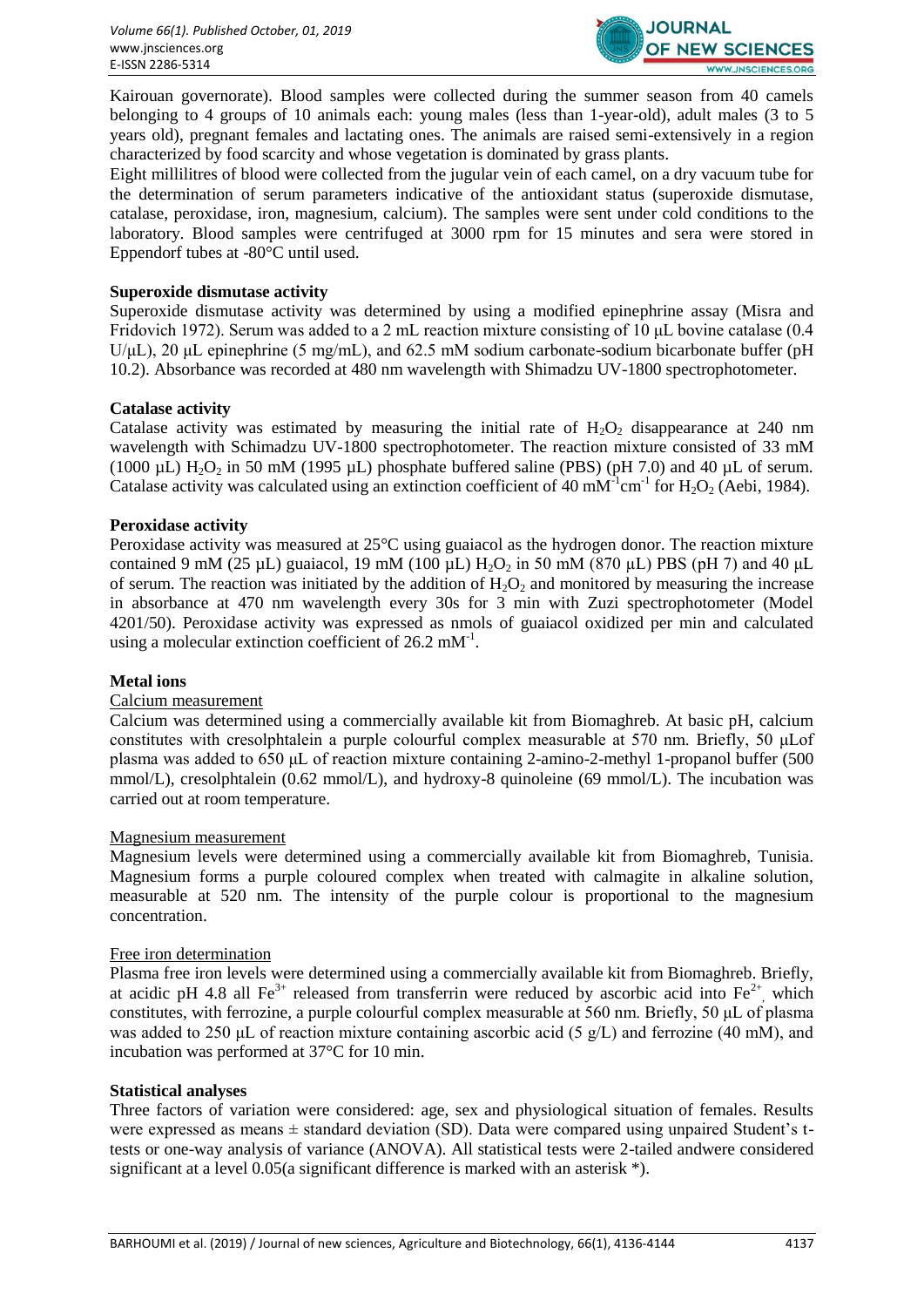

# **3. Results and discussion**

# **3.1. Results**

Considering all categories, mean activities of superoxide dismutase, catalase and peroxidase were  $181.00 \pm 6.01$  kU/L,  $102.86 \pm 5.48$  kU/L and  $102.72 \pm 5.27$  mU/L respectively.

Young animals, whose age is less than one year, have a greater antioxidant activity than adult ones, considering superoxide dismutase (Figure 1) (214.11  $\pm$  6.21 vs 160.79  $\pm$  4.57 kU/L; p = 0.012), catalase (Figure 2) (117.46  $\pm$  4.24 vs 92.72 $\pm$ 5.27 kU/L; p = 0.025) and peroxidase (Figure 3) (119.40  $\pm$ 5.14 vs  $93.36 \pm 6.12$ ; p =0.026). Besides, suckling females, compared to pregnant ones, have a better antioxidant status, materialized by higher activities of superoxide dismutase (Figure 1) (207.08  $\pm$  5.68 kU/L vs  $142.02 \pm 4.18$  kU/L; p = 0.015), catalase (Figure 2) (109.09  $\pm$  5.67 vs 92.16  $\pm$  4.65 kU/L; p = 0.028) and peroxidase (Figure 3) (112.17  $\pm$  3.54 vs 85.95  $\pm$  5.24 mU/L; p = 0.026). However, no significant difference, depending on the sex of the animal, was noticed for all enzyme's activities (table 1, figures 1, 2, 3 and 4).

| <b>Table 1.</b> Mean enzymatic activity and concentration of metal ions |                                         |                                         |                                         |                                        |                              |                              |
|-------------------------------------------------------------------------|-----------------------------------------|-----------------------------------------|-----------------------------------------|----------------------------------------|------------------------------|------------------------------|
|                                                                         | Mean enzymatic activity $\pm$ SD        |                                         |                                         | Mean concentration metal ions $\pm$ SD |                              |                              |
| Animal<br>category                                                      | <b>Superoxide</b><br>dismutase $(kU/L)$ | <b>Catalase</b><br>(kU/L)               | <b>Peroxidase</b><br>(mU/L)             | Calcium<br>(mmol/L)                    | <b>Magnesium</b><br>(mmol/L) | Iron<br>$(\mu \text{mol/L})$ |
| <b>Young animals</b>                                                    | $214.11^* \pm 6.21$                     | $117.46^* \pm 4.24$ $119.40^* \pm 5.14$ |                                         | $3.35^* + 0.15$                        | $2.84^* + 0.22$              | $10.74^* + 0.94$             |
| <b>Adults</b>                                                           | $160.79 + 4.57$                         | $92.72 + 5.27$                          | $93.36 + 6.12$                          | $2.74 + 0.16$                          | $2.03 + 0.17$                | $8.64 + 0.92$                |
| <b>Females</b>                                                          | $174.55 + 6.65$                         | $100.63 + 6.78$                         | $99.06 + 7.14$                          | $3.30+0.22$                            | $2.40+0.14$                  | $11.02 + 1.11$               |
| <b>Males</b>                                                            | $187.45 + 7.25$                         | $105.09 + 6.26$                         | $106.38 + 4.45$                         | $3.03 + 0.22$                          | $2.43 + 0.18$                | $9.63 + 1.11$                |
| Pregnant                                                                | $142.02 + 4.18$                         | $92.16 + 4.65$                          | $85.95 + 5.24$                          | $2.89 + 0.19$                          | $2.19 + 0.19$                | $10.10 + 1.28$               |
| Lactating                                                               | $207.08^* \pm 5.68$                     |                                         | $109.09^* + 5.67 \quad 112.17^* + 3.54$ | $3.75^* + 0.19$                        | $2.62^* + 0.17$              | $12.03^* + 1.34$             |



**Figure 1.** Superoxide dismutase activity in dromedary's plasma (n = 40). Significant difference was noted as a function of animal age ( $p = 0.012$ ) and reproduction situation (pregnant, lactating) ( $p = 0.015$ ).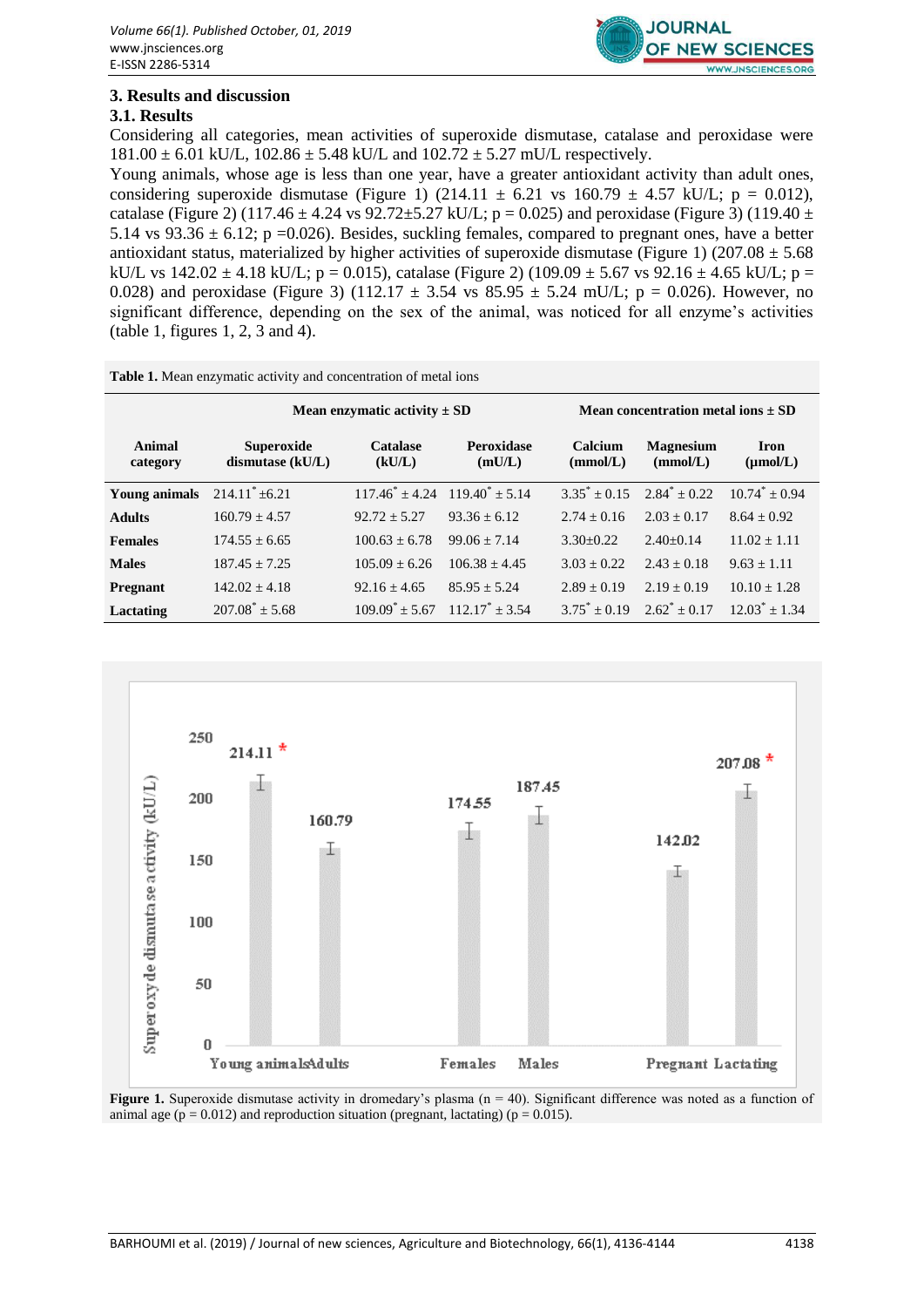



**Figure 2.** Catalase activity in dromedary's plasma ( $n = 40$ ). Significant difference was noted as a function of animal age ( $p =$ 0.025) and reproduction situation (pregnant, lactating) ( $p = 0.028$ ).



**Figure 3.** Peroxidase activity in dromedary's plasma (n = 40). Significant difference was noted as a function of animal age (p  $= 0.026$ ) and reproduction situation (pregnant, lactating) (p  $= 0.026$ ).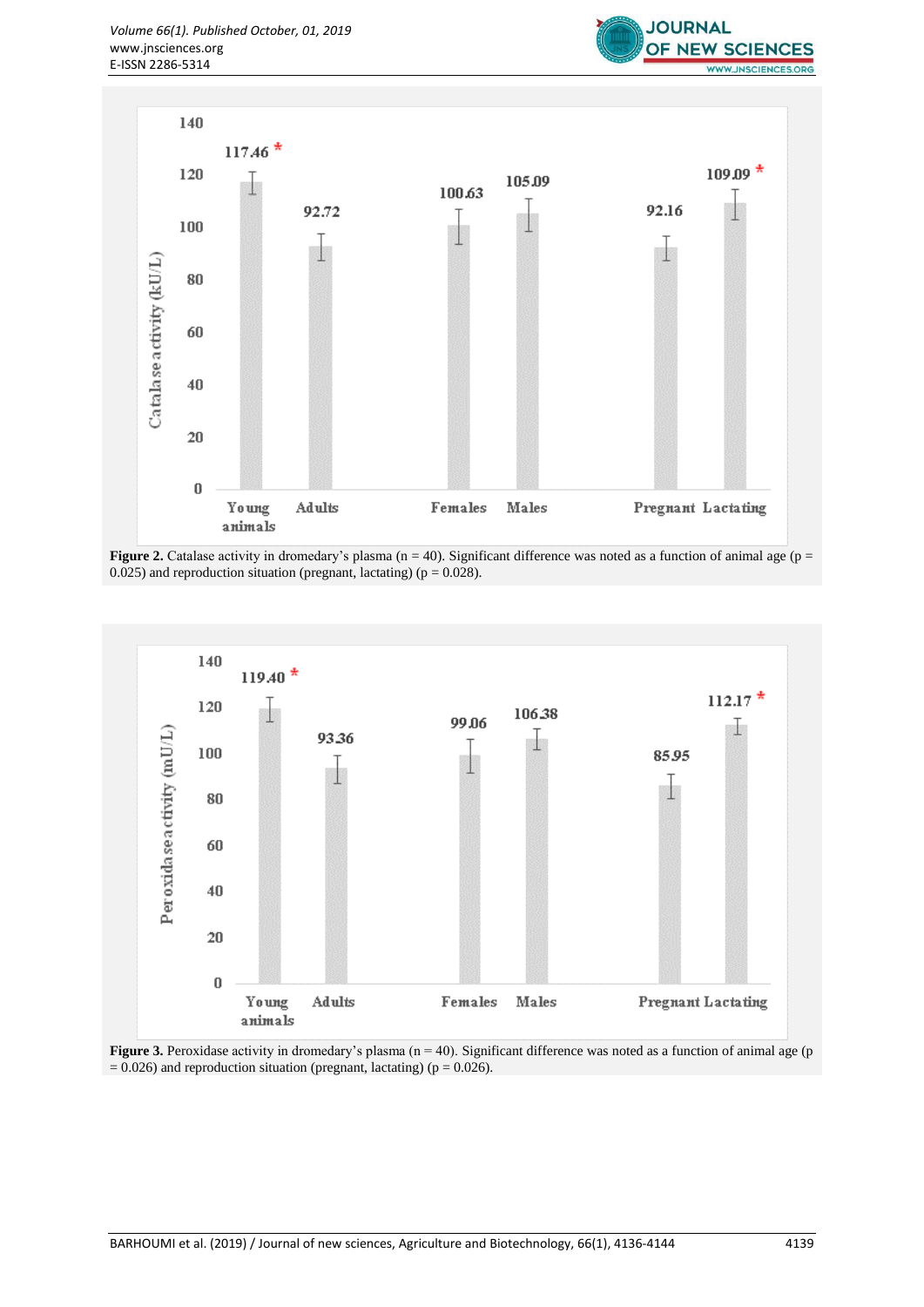



Figure 4. Concentration of metal ions (calcium, magnesium, iron). In young animals, greater antioxidant activity was confirmed by mineral cofactors assays: calcium ( $p = 0.021$ ), magnesium ( $p = 0.015$ ), iron ( $p = 0.031$ ). A superior antioxidant activity was s also established, for lactating females compared to pregnant ones, by high values of calcium ( $p = 0.004$ ), magnesium ( $p = 0.042$ ) and iron ( $p = 0.032$ ). However, no significant difference, depending on the sex of the animal, was noticed.

#### **3.2. Discussion**

The dromedary is a species of the desert environment which is characterized by extreme temperatures with a difference of up to 8°C between day and night; such deviations are fatal for most non-adapted mammals (Schmidt-Nielsen, 1997). This constant thermal stress should be associated with optimal antioxidant activities to counteract the deleterious effects of reactive oxygen species that can be produced consequently.

Superoxide dismutases belong to the family of non-heme metalloenzymes. The first enzyme of this kind, superoxide dismutase 1, was isolated in 1939 from bovine erythrocytes by Mann and Keilin. Its activity was discovered only 30 years later (Miller, 2012), yet its biological role is essentialsince it consists of detoxifying the body from the superoxide radical  $(O_2)$ , catalyzing the following reaction:  $O_2 + O_2 + 2H^+ \rightarrow H_2O_2 + O_2$ . Considering its major antioxidant activity, superoxide dismutase is a fundamental element in the fight against oxidative stress. For this reason, it isone of the most conserved enzymes in the alive reign. In our study, the hypothesis, supporting optimal antioxidant activity seems to be confirmed by a superiority of superoxide dismutase activity in dromedary (181.00  $\pm$  6.01 kU/L). Indeed, several authors report lower serum superoxide dismutase activities in sheep  $(150.88 \pm 3.28 \text{ kU/L})$  (Suzuki and Agar, 1983), goats  $(126.28 \pm 5.7 \text{ kU/L})$  (Jarikre et al, 2017), cattle  $(104.14 \pm 2.48 \text{ kU/L})$  (Vu et al, 2012) and desert gazelles  $(134.48 \pm 0.21 \text{ kU/L})$  (Pospisil and al, 1984). However, in red blood cells, the activity of superoxide dismutase is lower in dromedary than in cows under similar feeding conditions: between  $1474 \pm 252$  and  $1813 \pm 352$  U/100g Hb (hemoglobin) in dromedary by level of mineral supplementation vs  $2254 \pm 205$  to  $2436 \pm 237$  U/100g Hb in cows (Bengoumi et al., 1998). Different values with low daily variability have been reported in Iran (Nazifi et al., 2009): from 1323.4  $\pm$  37.2 to 1412.2  $\pm$  41.6 U/g Hb (100 times more than the previous reference). Bengoumi et al. in 1998, report that copper-zinc supplementation has no significant effect on dromedary superoxide dismutase activity, unlike cow. In dromedaries with urinary tract infections, the activity of the superoxide dismutase decreased significantly from 4.98 in healthy dromedaries to 3.73 U/g Hb in affected ones; values return to normal after treatment (El-Deeb and Buczinski, 2015). A lower activity of superoxide dismutase has also been demonstrated in Bactrian dromedaries with an advanced cachectic state (Shen and Li, 2010):  $14.3 \pm 1.9$  (cachexia) vs  $18.5 \pm 2.3$  µmol/L (normal animals).Hydrogen peroxide  $(H_2O_2)$ , a deleterious intermediate for the cell, formed, following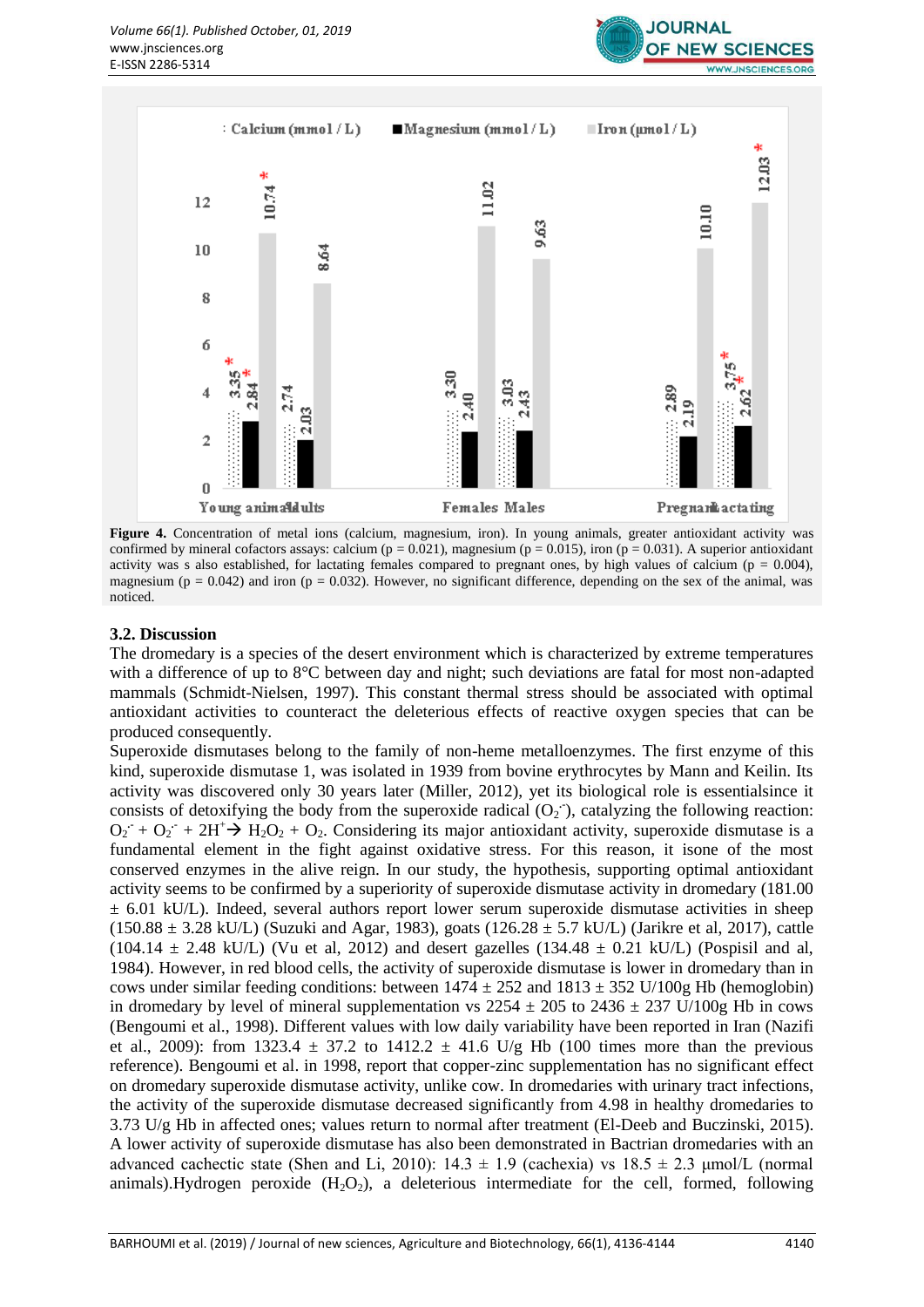

metabolic activities, is partially removed by catalases according to the following reaction:  $2H_2O_2 \rightarrow 2$  $H<sub>2</sub>O + O<sub>2</sub>$ . Catalases are strategically located in peroxisomes since flavin enzymes, urate oxidase, glucose oxidase, and D-amino oxidases produce  $H_2O_2$  (Sheikhansari et al. 2019). In our work, serum catalase activity was elevated in dromedary (102.86  $\pm$  5.48 kU/ L) compared to sheep (78.25  $\pm$  7.23 kU/L) (Suzuki and Agar, 1983), cattle (65.25  $\pm$  5.27 kU/L) (Vu et al, 2012) and goats (72.25  $\pm$  6.14 kU/L) (Jarikre et al, 2017). The tissue activity of catalase in dromedary has, also, been determined in the liver (Al-Bar, 2012), which contains a high level (32.22 U/g). A seasonal study showed that serum catalase activity was lower in winter (41  $\pm$  3 kU/L) than in summer (52  $\pm$  5 kU/L) (Lektib et al., 2016). Similar values have already been reported by Kataria et al. (2010). As a stress marker, the activity of catalase increases considerably with the transport distance varying from  $60 \pm 3$  kU/L after 72 to 80 km of truck transport to  $94 \pm 4$  kU/L after 350 to 360 km (El-Khasmi et al., 2015).

Peroxidases are selenium enzymes that catalyze the reduction of hydroperoxides and hydrogen peroxide by reduced glutathione. The permanent recycling of the latter is provided by glutathione reductase. The role of peroxidase is very important in most tissues, for example in red blood cells and platelets where it carries out the total elimination of  $H_2O_2(Sheikhansari$  et al., 2019). The serum activity of peroxidase, in our work (102.72  $\pm$  5.27 mU/L) is greater than that reported in sheep (85.25  $\pm$  2.24 mU/L) (Suzuki and Agar, 1983) and goats (74.29  $\pm$  4.62 mU/L) (Shi et al, 2010) and lower than cattle (112.25  $\pm$  2.78 mU/L) (Vu et al, 2012). Glutathione peroxidase activity is generally correlated with the selenium status of animals, including dromedary (El-Magawry et al., 1988). This correlation is stronger in dromedary than in cow (Bengoumi et al., 1998). The determination of glutathione peroxidase activity was performed in red blood cells and the results are expressed in U/g Hb. The first reference for glutathione peroxidase is probably El-Magawry et al. (1988) who found no significant difference between mean values of  $25 \pm 0.64$  U/g Hb in males and  $23.7 \pm 0.17$  U/g Hb in females.

These higher values of enzymatic antioxidant activities in dromedary, compared with those reported in other ruminants (sheep, goats, cattle), make dromedary less susceptible to oxidative stress, which can be generated by high temperatures in the desert. Thus, another feature of dromedary metabolism is added to many other characteristics of this species making dromedary a legend in the resistance to drought, thirst and high temperatures that are lethal for other non-adapted animals.

In young animals, compared with adults, the high level of superoxide dismutase (214.11  $\pm$  6.21 vs  $160.79 \pm 4.57$  kU/L), catalase (117.46  $\pm$  4.24 vs 92.72  $\pm$  5.27 kU/L) and peroxidase (119.40  $\pm$  5.14 vs 93.36  $\pm$  6.12 mU/L) are associated with growth stress and metabolic stimulation during this period (Cai et al., 2019). Moreover, Mousa et al., (2006), reported that, in red blood cells, catalase activity is slightly higher in young dromedaries than in adult ones:  $4 \pm 0.04$  vs  $3 \pm 0.05$  U/mg Hb. However, in the human species, elevated levels of the above-mentioned enzymes are generally found in the elderly following senescence and progressive cell death as a function of age resulting in the release of reactive oxygen species (Chi et al, 2019).

During the lactation period, suckling females are over-exploited to feed theiroffspring, whose survival and growth depend on mother's milk production. Thus, lactating females are prone to decreases in blood levels of glucose, fat, and proteins. This export to milkcould stimulate the activity of superoxide dismutase, catalase and peroxidase to avoid the deleterious effects of free radicals which can accumulate under these conditions of the stress of production (Hamzaoui, 2013). Generally, dromedary females are often confronted with a scarcity of food and water in their environment, but the female is able, nevertheless, to maintain a satisfactory milk production to ensure the survival of her offspring. In dromedaries subjected to water restrictions for 15 days, the liquid content in milk remains equivalent to normo-hydrated females (Bengoumi, 2005). This process of conservation of equivalent water composition in milk would form stress generating deleterious metabolites that can be neutralized by this higher activity of enzymes involved in oxidative stress, in suckling dromedary's females. Besides, worksfocusing on antioxidant enzymatic activity in dromedary milk, reported that catalase activity was also very high compared to cow and buffalo milk:  $6 \pm 0$ , 27 U/L vs. 1  $\pm$  0.41 U/L and 1  $\pm$ 0.23 U/L, respectively (Yoganandi et al., 2014).

# **4. Conclusions**

This study showed an antioxidant superiority of dromedary metabolism, considering the first line of defense; superoxide dismutase and the role played by catalase and peroxidase to neutralize free radicals formed following extreme environmental conditions of the desert. Besides, the investigation, by animal category, shows an antioxidant advantage for young animals and lactating females. These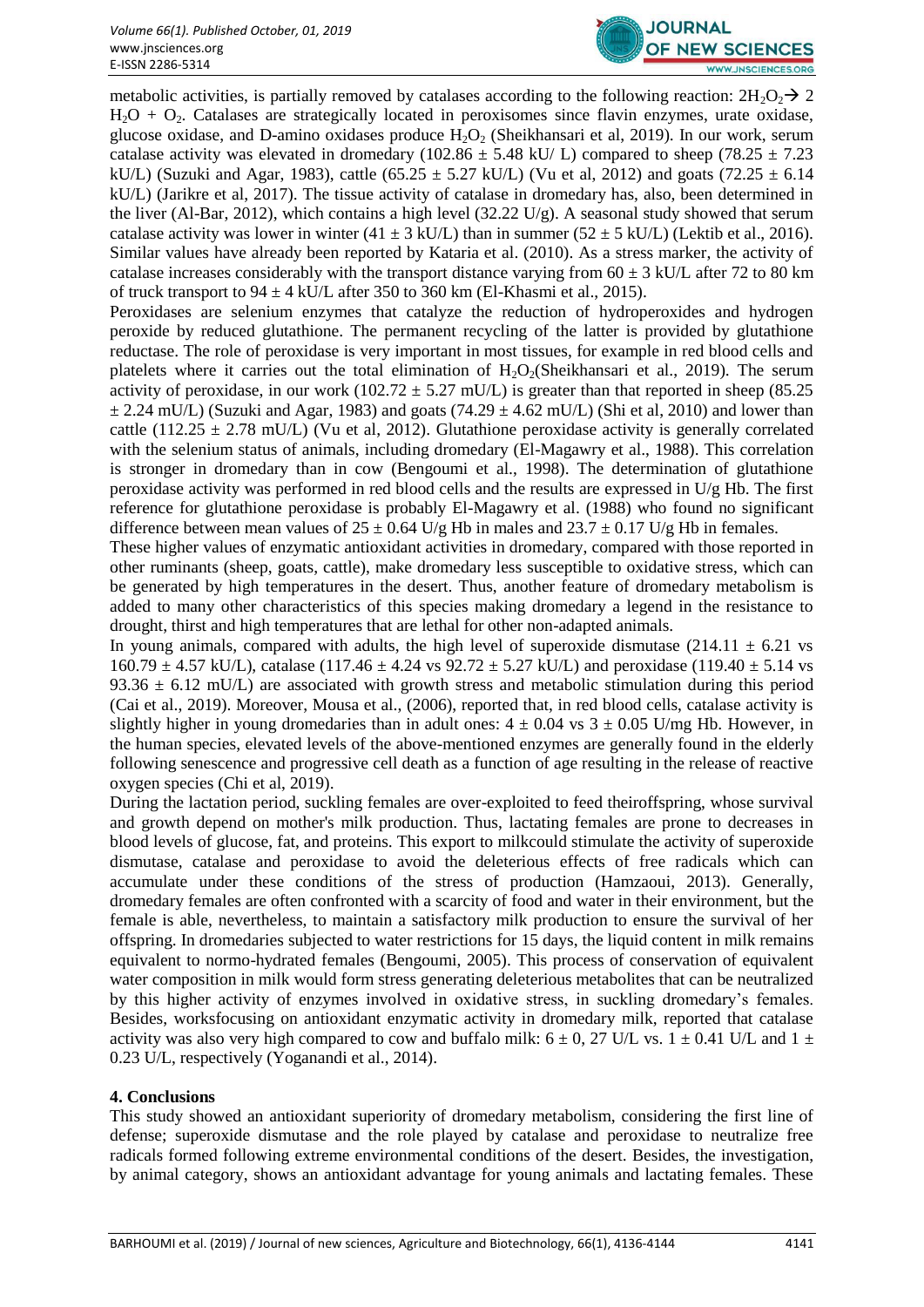

results obtained could be useful for the estimation of the appropriate supplementation in mineral elements (calcium, magnesium, iron, copper, zinc, selenium...) acting as antioxidant cofactors and this according to the age of the animal and the stage of reproduction of the female for a possible adapted need, comfort and well-being of the animal in its environment. However, additional research is needed to improve our knowledge of this topic within the dromedary species.

#### **Acknowledgements**

Our thanks go to Dr. Anis Khelifi, OTD El Alam (Sbikha) of Kairouan governorate, to have facilitating animal handling and blood sampling in optimal conditions.

#### **5. References**

- **Abdel Gader AGM, Alhaider AA (2016).** The unique medicinal properties of dromedary products: A review of the scientific evidence. J Taibah Univ Med Sci. 11: 98-103.
- **Aebi H (1984).** Catalase in vitro. Methods Enzymol. 105: 121-26.
- **Barondeau DP, Kassmann CJ, Bruns CK, Tainer JA, Getzoff ED (2004).** Nickel Superoxide Dismutase Structure and Mechanismý. Biochemistry (Mosc.) 43: 8038–8047.
- **Bengoumi M, Essamadi AK, Chacornac JP, Tressol JC, Faye B (1998).** Comparative relationship between copper-zinc plasma concentrations and superoxide dismutase activity in dromedaries and cows. Vet Res. 29: 557-565.
- **Bengoumi M, Faulconnier Y, Tabarani A, Sghiri A, Faye B, Chilliard Y (2005).**Effects of feeding level on body weight hump size, lipid content and adipocyte volume in the dromedary. Anim. Res. 54: 383-393.
- **Birben E, Sahiner UM, Sackesen C, Erzurum S, Kalayci O (2012).** Oxidative stress and antioxidant defense. World Allergy Organ J. 5: 9-19.
- **Cai L, Yu J, Hartanto R, Zhang J, Zhang JA, Qi D (2019).** Effects of heat challenge on growth performance, ruminal, blood and physiological parameters of Chinese crossbred goats. Small Ani Res. 174: 125-130.
- **Chi C, Li D, Jiang YJ, Tong J, Fu H, Wu YH, Shen FM (2019).** Vascular smooth muscle cell senescence and age-related diseases: State of the art. Bioch Biophy Act (BBA) - Molec Bas Dis. 1865(7): 1810-1821.
- **El Khasmi M, Chakir Y, Bargaâ R, Barka K, Lektib I, El Abbadi N, Belhouari A , Faye B(2015)**. Impact of transport distance on stress biomarkers levels in dromedary (*Camelus dromedarius*). Emirates Journal of Food and Agriculture. 27(6): 507-512.
- **El-Deeb WM, Buczinski S (2015).** The diagnostic and prognostic importance of oxidative stress biomarkers and acute phase proteins in urinary tract infection in dromedary. PeerJ. 3: 1363-1325.
- **El-Magawry SM, Ibrahim IA, Dowidar MF, Yousif MA (1988).** Gluthatione peroxidase activity in dromedarys' erythrocytes (*Camelus dromedarius*) in relation to blood selenium concentration. Assiut Vet Med J. 20(40): 20-24.
- **Halliwell B (1991).** Reactive oxygen species in living systems: source, biochemistry, and role in human disease. Am J Med. 91: 14-22.
- **Hamzaoui S, Salama AAK, Albanell E, Such X, Caja G (2013).** Physiological responses and lactational performances of late-lactation dairy goats under heat stress conditions. J. Dairy Sci. 96: 6355-6365.
- **Jarikre TA, Ohore GO, Oyagbemi AA, Emikpe BO (2017).** Evaluation of oxidative stress in caprine bronchoalveolar lavage fluid of pneumonic and normal lungs. Inter. J. Vet. Sci. Med. 5(2): 143-147.
- **Kataria N, Kataria AK, Pandey N, Gupta P (2010).** Serum biomarkers of physiological defense against reactive oxygen species during environmental stress in Indian dromedaries. HVM Int J Bioflux Soc. 2(2): 55-60.